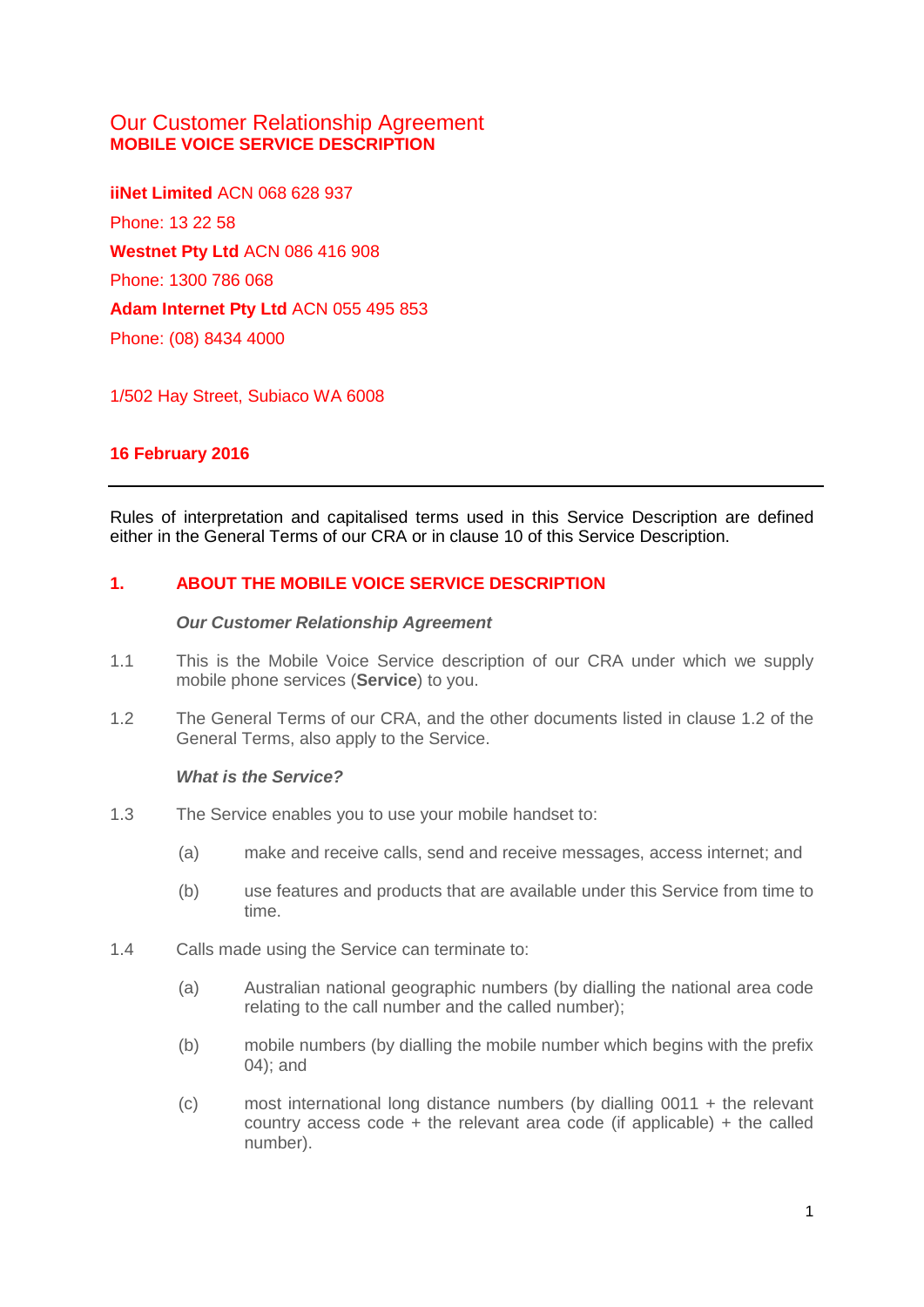## *Eligibility*

1.5 To apply for a Mobile Plan as a business customer, you must have a valid ABN that must be disclosed in your Application.

## **2. MOBILE PLAN SPECIFICS**

2.1 The applicable included values, data, rates and pricing for each Mobile Plan are set out in our Pricing Schedule.

### *SIM Card*

- 2.2 You will need to use a SIM card provided by us to connect to this Service. If you do not already have a SIM with us, we will supply you with a dual cut or nano SIM as indicated on your Application.
- 2.3 We may charge you a fee to provide you with a replacement SIM card.
- 2.4 If you haven't already activated your Service before, we reserve the right to automatically activate your Service on the 28<sup>th</sup> day after you complete the sign-up process. We will endeavour to make contact with you before this time to assist you with this process.

## *Data*

- 2.5 The included data in a Mobile Plan is not split into on/off peak periods and both upload and download traffic are counted.
- 2.6 If you go over the included data for that billing period, you will be charged for excess data usage. Any unused included data is forfeited and does not rollover.

#### *Usage monitoring*

<span id="page-1-0"></span>2.7 It is your responsibility to monitor your call and data usage. Real time call and data monitoring is not currently available. There will usually be a delay of 48 hours (or in some instances longer) in usage information for this Service.

#### *International roaming rates*

- 2.8 All international calls and SMS/MMS rates are charged per the current international rates that can be found on our International Roaming Webpage.
- 2.9 Roaming rates are subject to change without notice, due to fluctuations in international currency exchange rates and changes to charges imposed by overseas networks.
- 2.10 We make no guarantee regarding the quality and availability of coverage or any services (e.g. SMS, GPRS) when you are roaming.
- 2.11 All roaming charges are charged separately and are excluded from your Mobile Plan's included value.
- 2.12 Charges apply for both making and receiving calls when roaming overseas.
- 2.13 Roaming charges can take up to 90 days to appear on your bill.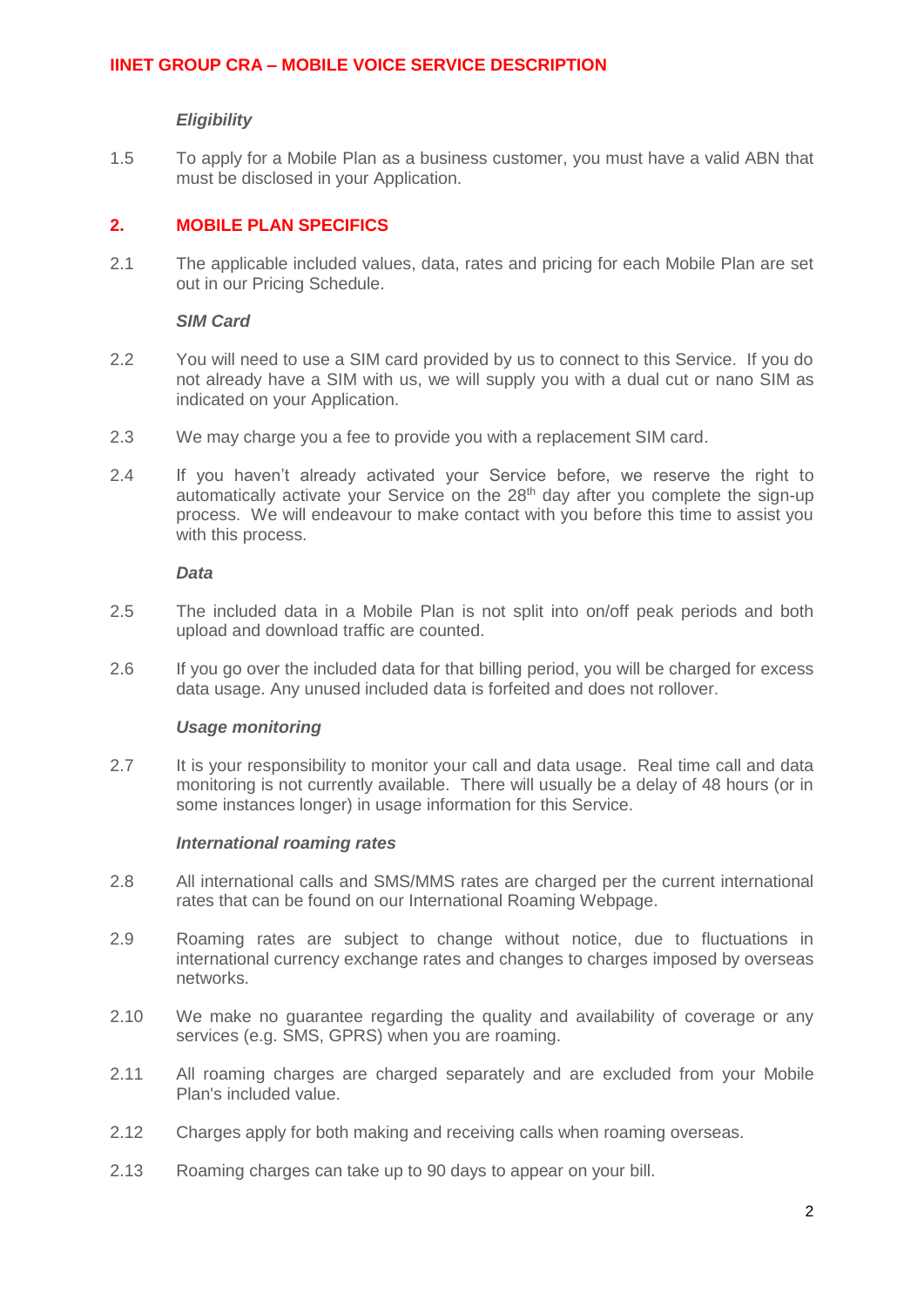2.14 You need to enable international roaming in order to use it in your Service. To enable the international roaming feature, you need to contact our customer support centre. You will hear an automated recording of the terms for this feature, and you will need to verbally accept those terms.

## **3. EQUIPMENT**

- 3.1 This clause applies if your Mobile Plan provided the option to purchase mobile handset hardware on:
	- (a) a repayment plan, where the outright cost is equally split over the 24 month contract period; or
	- (b) an outright purchase of the handset cost in full.
- 3.2 A handset repayment plan can only be bundled with an existing Service which does not already have a bundled repayment plan.
- 3.3 If your Service bundled with a repayment plan is cancelled, the remaining amount owing on the repayment plan will appear on your next bill and you will need to pay this in full.

# **4. PRODUCT FEATURES**

Our partnership with Optus provides the following features to you. These features are available to you as part of the Service so long as Optus make them available to us:

|                        | Residential | <b>Business</b> |            | Access via     |
|------------------------|-------------|-----------------|------------|----------------|
| <b>Voice Features</b>  | Plans       | Plans           | Activation | <b>Toolbox</b> |
| <b>124 YES</b>         | Yes         | Yes             | N/A        | No             |
| <b>Caller Line</b>     |             |                 |            |                |
| Identification (CLI)   | Yes         | Yes             | Yes        | Yes            |
| <b>Call Diversions</b> | Yes         | Yes             | Yes        | Yes            |
| <b>Call Barring</b>    | Yes         | Yes             | Yes        | Yes            |
| Call Hold/Wait         | Yes         | Yes             | Yes        | Yes            |
| International          |             |                 |            |                |
| Roaming                | Yes         | Yes             | No.        | N <sub>o</sub> |
| Voicemail              | Yes         | Yes             | Yes        | Yes            |
| Voicemail Call         |             |                 |            |                |
| Recall                 | Yes         | Yes             | N/A        | No             |
| <b>Voicemail Call</b>  |             |                 |            |                |
| Return                 | Yes         | Yes             | N/A        | N <sub>o</sub> |
| Group Voicemail        | Yes         | Yes             | N/A        | No             |
| Fly Mailbox            | Yes         | Yes             | Yes        | No             |
| <b>Missed Call</b>     |             |                 |            |                |
| Service                | Yes         | Yes             | N/A        | No             |
| Messaging              |             |                 |            |                |
| Features               |             |                 |            |                |
| <b>Short Messaging</b> |             |                 |            |                |
| Service (SMS)          | Yes         | Yes             | Yes        | No             |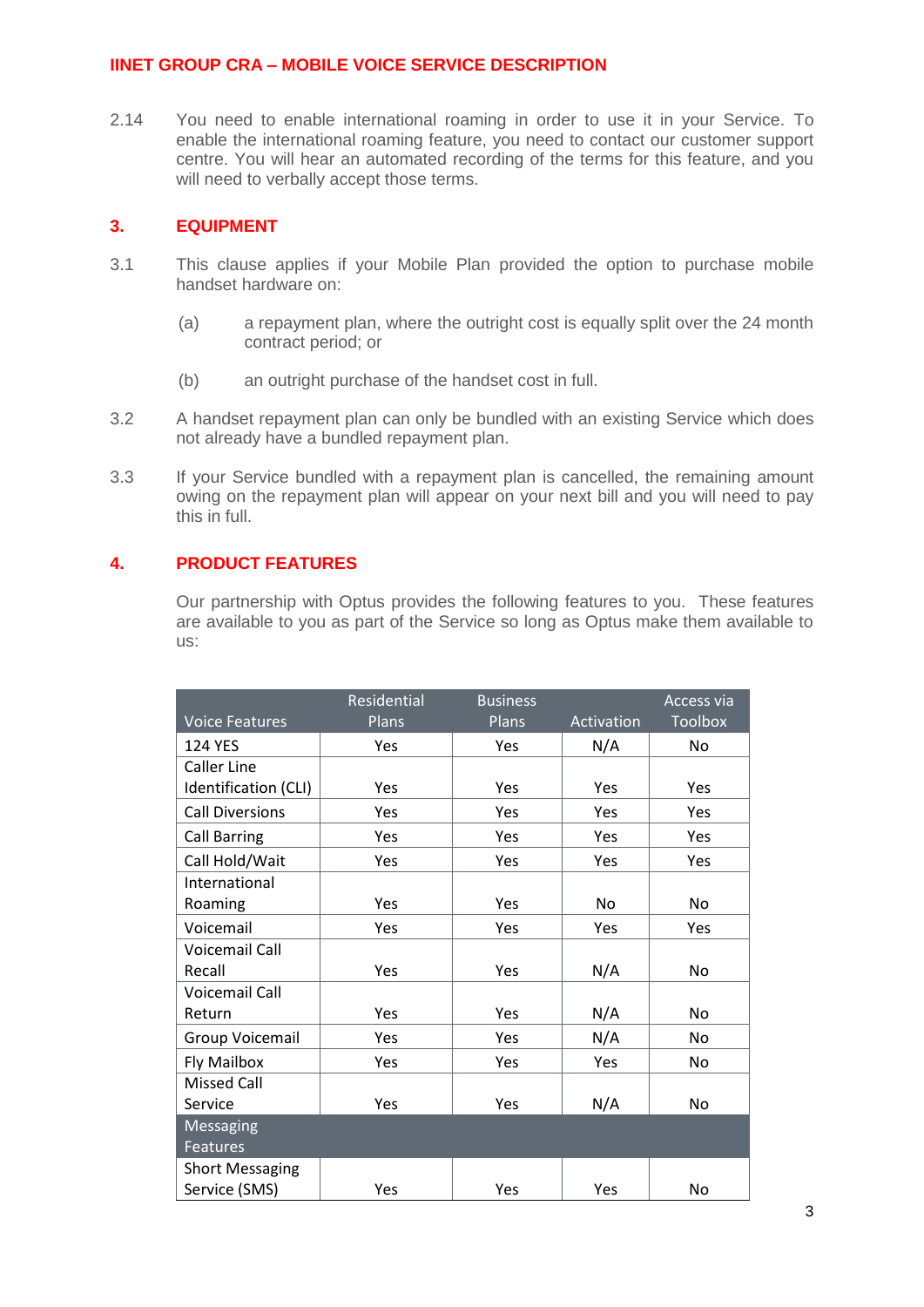| <b>Premium SMS</b><br>(PSMS) | Yes        | Yes        | <b>Yes</b> | Yes        |
|------------------------------|------------|------------|------------|------------|
| Multimedia                   |            |            |            |            |
| Messaging                    |            |            |            |            |
| Services (MMS)               | <b>Yes</b> | <b>Yes</b> | Yes        | <b>Yes</b> |
| <b>SMS Chat</b>              | No.        | No.        | No         | No.        |
| SMS to Inbound               |            |            |            |            |
| <b>Services</b>              | Yes        | <b>Yes</b> | Yes        | No         |
| Data Features                |            |            |            |            |
| <b>WAP</b>                   | <b>Yes</b> | <b>Yes</b> | Yes        | No.        |
| Data (2G, 3G, 4G)            | Yes        | <b>Yes</b> | Yes        | No         |

# **5. MOBILE NUMBER PORTABILITY**

# *Selection and assignment of phone numbers*

- 5.1 All mobile phone numbers are selected, issued and used in accordance with the telecommunications numbering plan and any numbering instruments issued pursuant to the Telecommunications Act. You acknowledge that in order to comply with these requirements or with the requirements of any regulatory authority which administers phone numbers, we may be required to vary, withdraw, suspend or reassign a phone number assigned to your access line. We will give you as much prior notice as is reasonably practicable.
- 5.2 We are responsible for selecting and assigning the mobile phone number for a service unless you Port your phone number to us from your previous supplier.

## *Porting your phone number*

- 5.3 If you are a customer who is connected to a network other than ours and you wish to acquire this Service, you may be able to retain your existing telephone number by Porting it to us:-
	- (a) if your mobile phone number is declared portable in accordance with the porting requirements administered by the relevant regulatory authority and no exemption from such obligations has been granted; and
	- (b) subject to availability and technical and commercial considerations.
- 5.4 The Porting of your mobile phone number will be conducted in accordance with the relevant Communications Alliance codes. If you have Ported your mobile phone number from another service provider and the Service is subsequently terminated under our CRA or you terminate the Service without reconnecting to another service provider, you will no longer have the right to use that mobile phone number. Similarly, if you Port your mobile phone number from us to another service provider and are then disconnected you will no longer have the right to use the mobile phone number.
- 5.5 In order to Port your mobile phone number to us, you must make a request in your Application. You warrant to us that all information supplied by you in your Application is complete and correct. You indemnify us against (and pay us for) any loss, liability, claim, damage, costs, expenses and charges reasonably incurred by us as a result of, or in connection with, the Porting of any number to us which you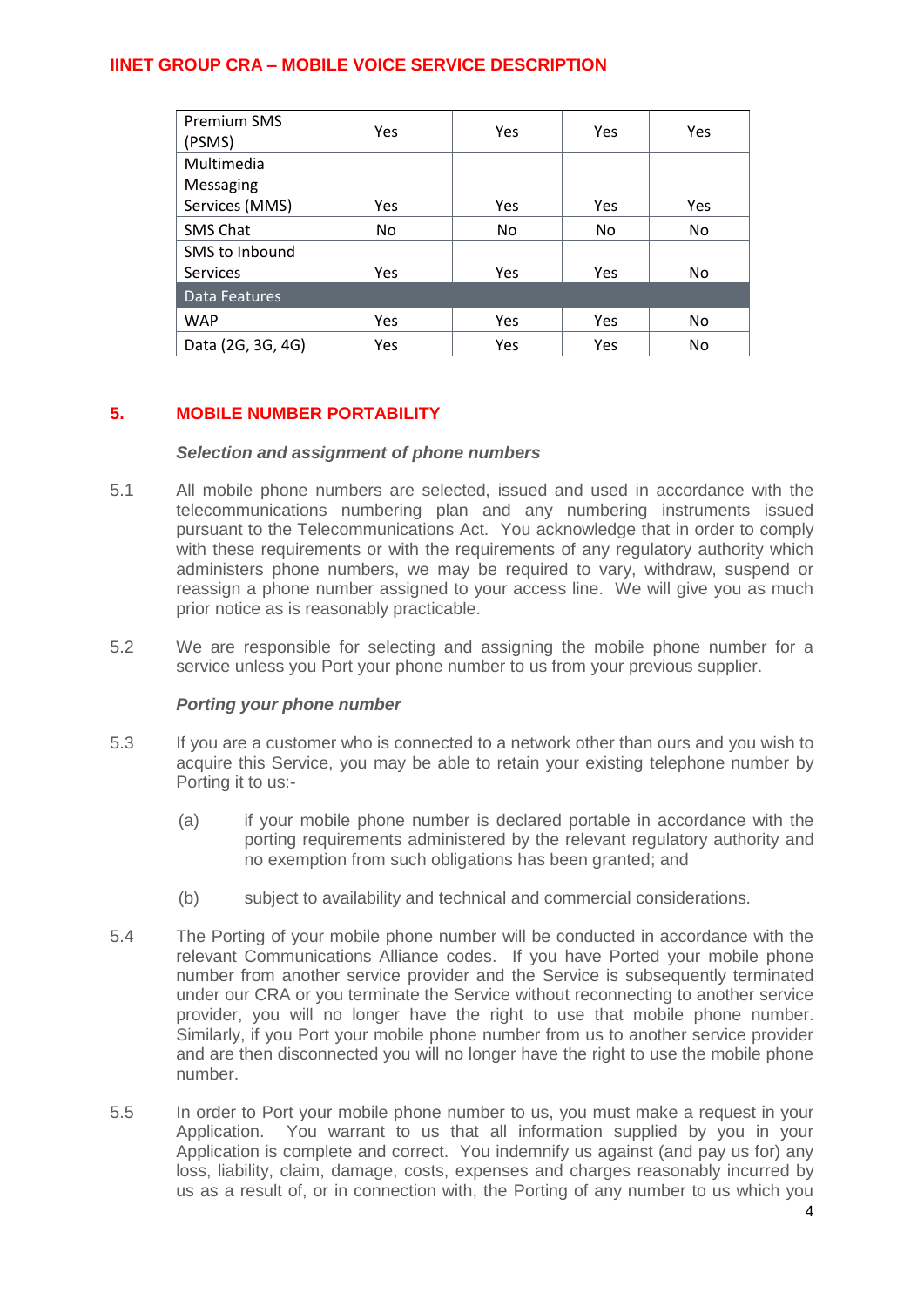authorise us to Port but which number has not been validly assigned or allocated to you, or otherwise in connection with any incorrect or incomplete information supplied by you.

- 5.6 Your previous telephone provider may charge you for Porting and there may be other costs and obligations such as early termination fees payable to your previous telephone provider. You indemnify us against all such fees and charges.
- 5.7 During the process of Porting the phone number from another supplier's network to us there may be a brief period when the service is interrupted.

## *No liability for phone numbers*

- 5.8 We are not liable to you for any expense or loss incurred by you due to:
	- (a) any variation, withdrawal, suspension or reassignment of a number; or
	- (b) you ceasing to have the right to use a number.

## **6. DIRECTORY LISTING**

- 6.1 You may choose to have a directory listing of the telephone number(s) associated with the Service (**your number**). Your number will not be listed unless you request us to do so. You may choose either:
	- (a) a full listing (name and full address); or
	- (b) a suppressed address listing (name and suburb only).
- 6.2 If you choose to have your number listed in a telephone directory and you subsequently wish your number not to be listed in the telephone directory you may request, via such means and subject to such conditions as may be specified by us, for your number not be listed in future editions of the directory.

## **7. CHARGES AND BILLING**

#### *Charges*

- 7.1 You must pay the charges for the Service set out in the Pricing Schedule and any other applicable charges set out in our CRA. You will be billed in accordance with our Billing Policy.
- 7.2 You will be charged monthly in advance for all recurring charges, and charged monthly in arrears for all other charges arising out of your use of the Service. Your first bill will include a pro-rata charge from the date of activation to the end of the current billing period and one month in advance for recurring charges, along with any applicable hardware fees.

### *Billing Period – Services purchased before 2/12/2014 or after 16/2/2016*

7.3 The first billing period will be calculated pro-rata from when the date the Service is activated until the last day of that calendar month. Your included call value and data are also calculated at a pro-rata amount from the activation date.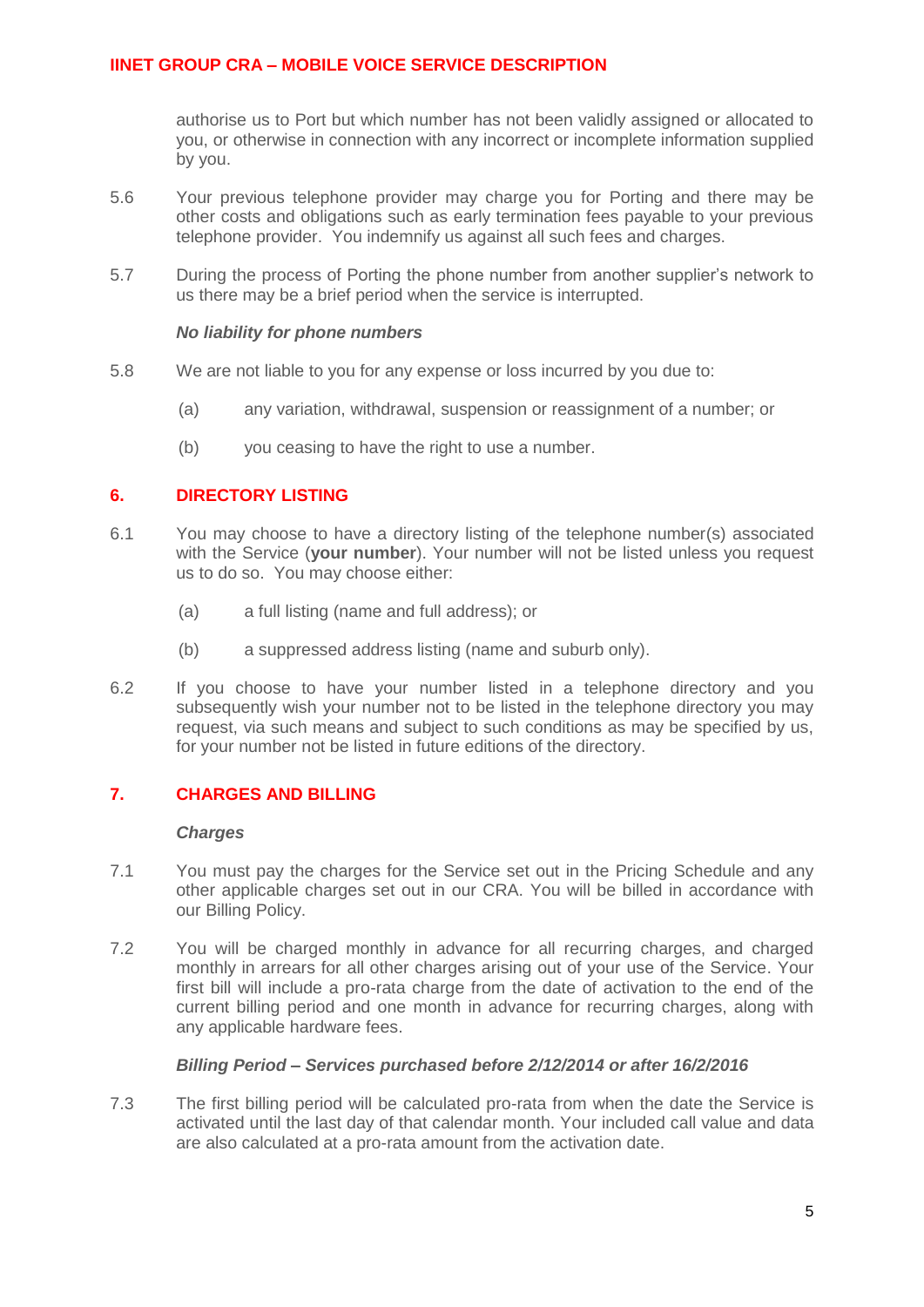7.4 After that, a billing period is from the  $1<sup>st</sup>$  of a calendar month until the last day of that month.

For example:

*If you activate a service on a \$19.99 plan that includes \$400 in call value plus 2 Gigabytes of data, on the 10th of March 2016:*

*the first period that you will be charged will be from 10th March 2016 to 31st March 2016. Thereafter you will be charged each month; and*

*for the period 10th March 2016 to 31st March 2016 you will receive 21 days of pro-rata value of calls at \$400 per month; and*

*for the period 10th March 2016 to 31st March 2016 you will receive 21 days of pro-rata value of data at 2 Gigabytes per month.*

- 7.5 When you change from one Mobile Plan to another, the billing period:
	- (a) for the old plan will be a pro-rata rate from the  $1<sup>st</sup>$  of the relevant calendar month up to (but not including) the date of your plan change request;
	- (b) for the new plan will be a pro-rata rate from the date of your plan change request to the last day of that calendar month; and
	- (c) subsequent billing periods will each be from the 1st of a calendar month until the last day of that month.

## *Billing Period -– Services purchased between 2/12/2014 and 16/2/2016 inclusive*

7.6 A billing period is a month, beginning from the date the Service is activated.

By the same methodology, your monthly plan call value and data allowance is also calculated from the activation date.

For example:

*If you activate a service on a \$15 plan that includes \$200 in call value plus 200 Megabytes of data, on the 10th of January 2016:* 

*the first period that you will be charged will be from 10th January 2016 to 9th February 2016.* 

*Thereafter you will be charged each month on your billing anniversary date.*

- 7.7 When you change from one Mobile Plan to another, the plan change will be scheduled to occur at the start of the next billing period. The billing period:
	- (a) for the new plan will be a pro-rata rate from the date of your plan change to the last day of that calendar month; and
	- (b) subsequent billing periods will each be from the  $1<sup>st</sup>$  of a calendar month until the last day of that month.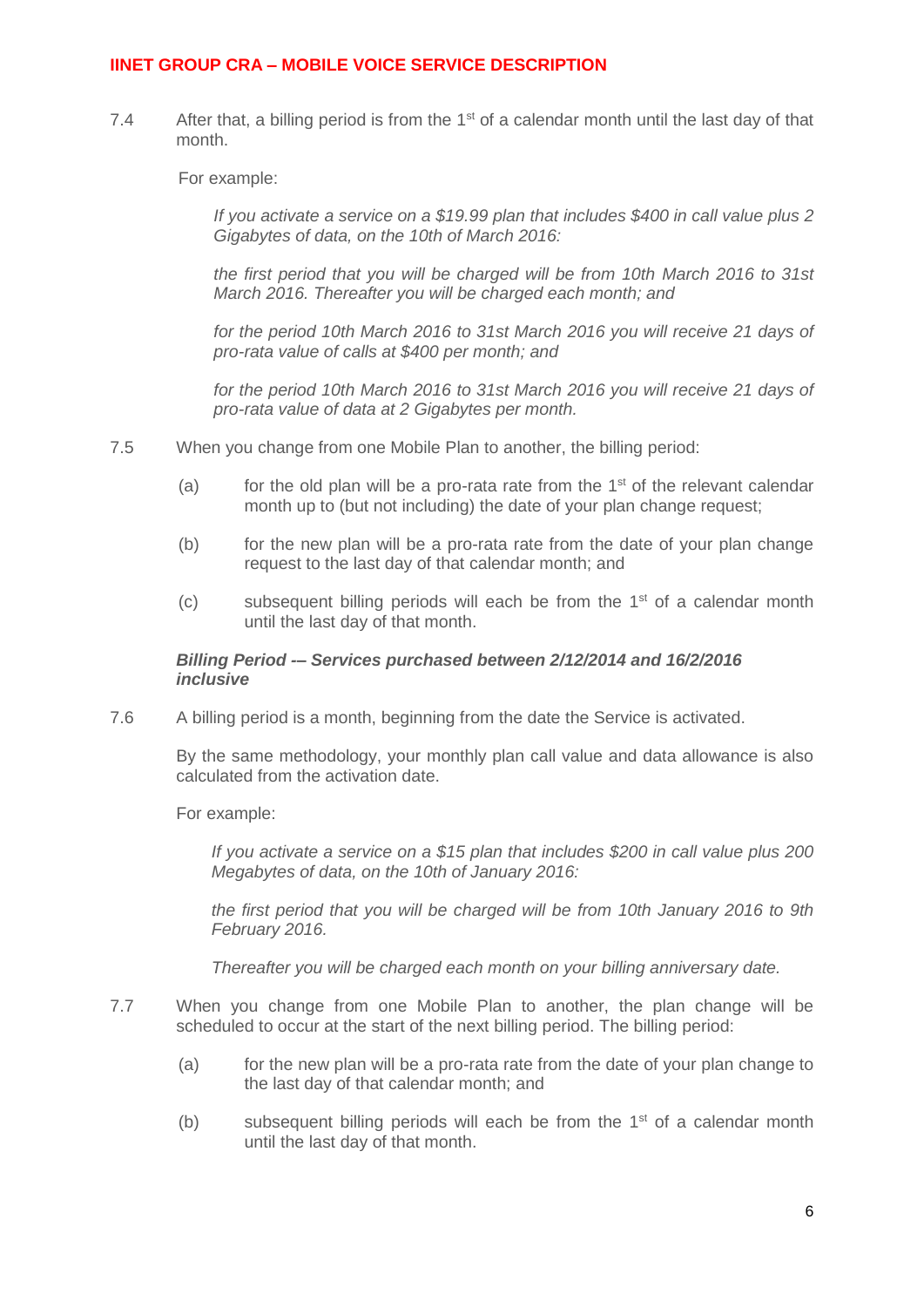### *Variation of charges*

7.8 We may vary the call charges and any other charges set out in the Pricing Schedule from time to time. We will give you not less than 30 days prior notice of such variations by one of the methods of giving notice listed in the General Terms.

*Bills*

- 7.9 We will send you a bill after the end of each billing period, and you will need to pay the bill in full by the due date on that bill. A change to your account or Service may result in an interim bill.
- <span id="page-6-0"></span>7.10 Your bill will be electronically mailed to the email address you provide us from time to time. Printed paper invoices requested by you will incur a monthly fee per invoice as set out in the Pricing Schedule. An itemised bill is available online through our customer account management (toolbox) website using the call tracker and is available 24 hours, 7 days a week.
- 7.11 You agree that your bill will contain only a summary of your total call charges, provided that we will make available itemised call details in accordance with clause [7.10.](#page-6-0) You will need to use your username and password from your current internet account to access this information.

## *Payment*

- 7.12 You must pay the bills by direct debit payments from your credit card or nominated bank account.
- 7.13 If you choose to provide us with your credit card details for the purposes of paying for the Service, we may:
	- (a) charge all Service fees to your credit card as set out in your direct debt authorisation;
	- (b) disclose your credit card details to, and obtain information from, any financial institution or credit card issuer to verify the credit card details; and/or
	- (c) take steps to verify that there is sufficient credit on your credit card account to meet likely fees.
- 7.14 If a direct debit payment is declined by your financial institution for any reason we may impose a decline fee (as set out in the Pricing Schedule).

## *Timed call charges*

7.15 You must pay for all timed calls made using the Service calculated from the time of initiation of the call to successful termination of the call. In this regard, you are responsible for ensuring that all calls made by you or another person (whether with or without your consent) using the service are successfully terminated, meaning that the call is completed and successfully disengaged.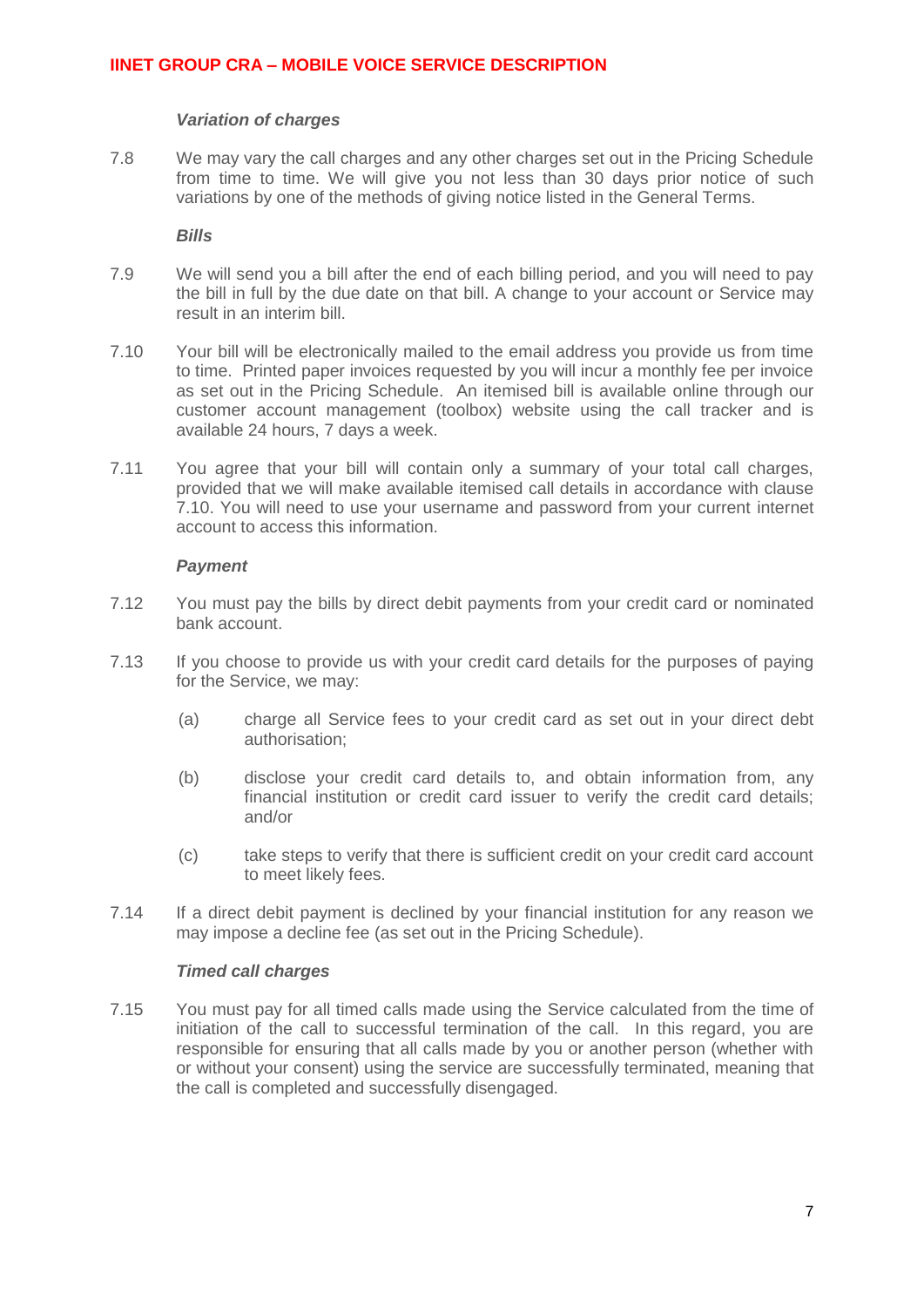## *Credit Management*

- 7.16 We will send you an email to your preferred email address and an SMS to you when your unbilled spend approaches your included value for both voice calls and data usage.
- 7.17 We will send you an email to your preferred email address and an SMS to you when your unbilled spend exceeds your included value for both voice calls and data usage.
- 7.18 When your unbilled spend exceeds your included value, we will restrict the Service to emergency calls and calls to our customer support centre in an attempt to prevent an unexpected high invoice. The restriction can be removed by contacting our customer support centre.
- 7.19 You acknowledge there may be delays associated with usage monitoring (see clause [2.7\)](#page-1-0).

## **8. MOBILE PREMIUM SERVICES**

#### *What are mobile premium services?*

8.1 Mobile premium services are services provided by third parties. The service is content such as news and games delivered to your mobile handset. The service may be requested by a phone call, an SMS, or a request on the Internet to the provider. These services are called a 'premium' service because the service is charged at a premium call rate. The third party pass the charge to us and we in turn pass the charge onto you.

## *Mobile premium service subscriptions*

8.2 Mobile premium services are often subscription services. This means you will receive the service, and be charged for receiving the service regularly – usually monthly.

You are responsible for these charges and should carefully read the terms and conditions of any mobile premium service before you purchase the service to understand whether the service is a once off or subscription service.

#### *Barring Mobile Premium Services*

8.3 By default, access to mobile premium services from the Mobile Voice Service is enabled. To bar your access to mobile premium services you can do so via the toolbox. Alternatively you can call us and we will change your access to the mobile premium services.

## *Examples of Mobile Premium Services*

- 8.4 Mobile premium services can be in the form of SMS or voice services.
- 8.5 Premium SMS services include but are not limited to:
	- (a) Ringtones;
	- (b) Games;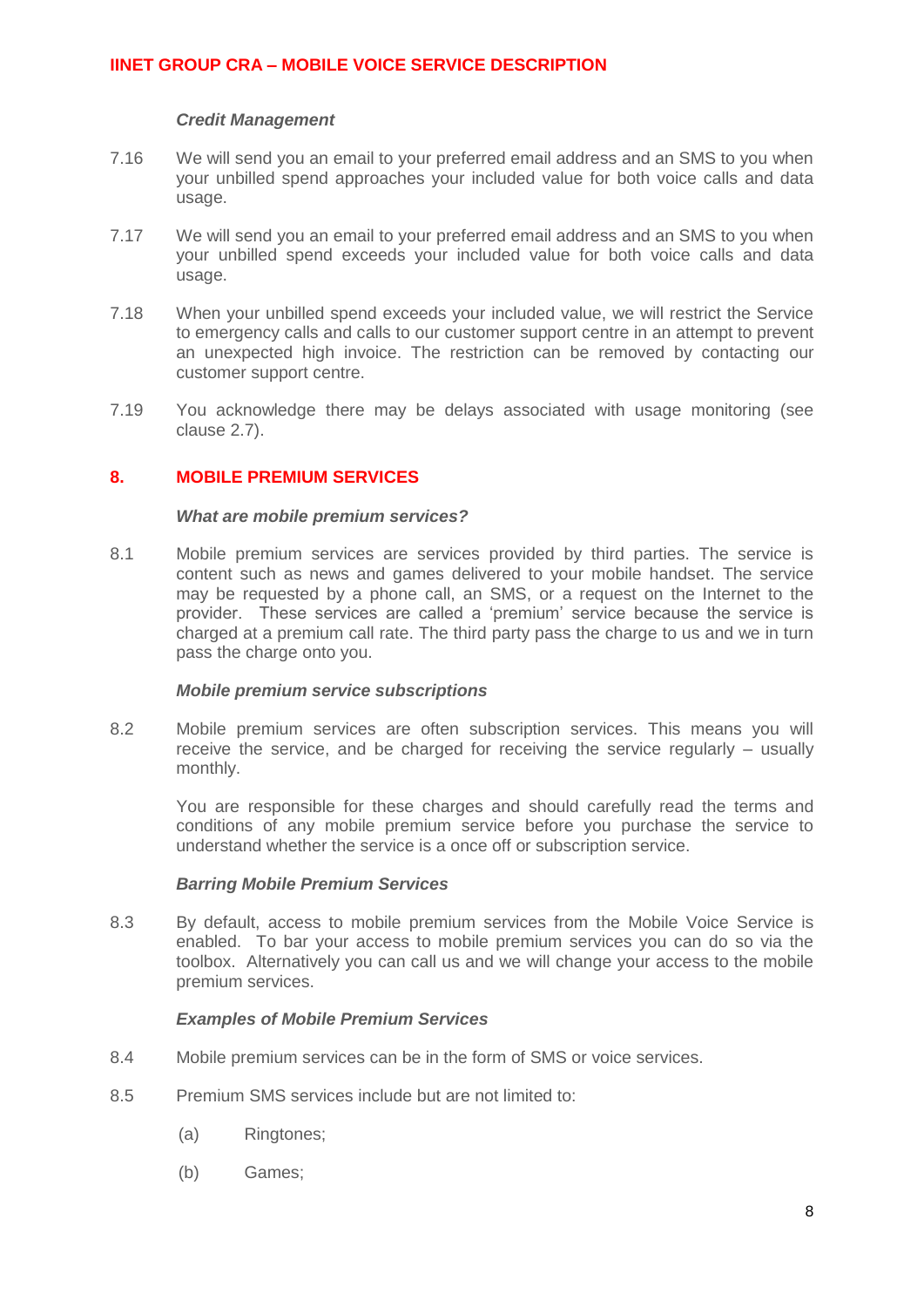- (c) Wallpapers;
- (d) Text and win competitions;
- (e) Text and win trivia;
- (f) SMS voting;
- (g) SMS jokes & horoscopes;
- (h) SMS weather alerts
- 8.6 Premium voice services include but are not limited to:
	- (a) Psychic lines;
	- (b) Voting lines;
	- (c) Dating and chat lines;
	- (d) Exam results lines.

#### *More information about mobile premium services*

8.7 The Communications Alliance produce an industry code for mobile premium services which can be found at:

<http://www.commsalliance.com.au/Documents/all/codes/c637>

8.8 The Communications Alliance also provide more information about mobile premium services at: [www.19sms.com.au](http://www.19sms.com.au/)

### **9. FAIR USE POLICY**

9.1 The Optus fair use policy also applies to the Service which can be found at:

[http://www.optus.com.au/opfiles/Aboutoptus/Legal/SharedStaticFiles/SharedDocum](http://www.optus.com.au/opfiles/Aboutoptus/Legal/SharedStaticFiles/SharedDocuments/AppS.doc) [ents/AppS.doc](http://www.optus.com.au/opfiles/Aboutoptus/Legal/SharedStaticFiles/SharedDocuments/AppS.doc)

### **10. DEFINITIONS**

**Billing Policy** means the policy set out in our Pricing Schedule at: http://www.iinet.net.au/about/legal/cra/.

**Communications Alliance** means Communications Alliance Ltd ACN 078 026 507.

**International Roaming Webpage** means the webpage of the iiNet Entity named on your Application, as listed below:

- (a) iiNet: http://www.iinet.net.au/phone/mobile-plans/international-roaming/
- (b) Westnet: http://www.westnet.com.au/mobile/international-roaming.html
- (c) Adam: http://www.adam.com.au/phone/mobile-phones/internationalroaming/